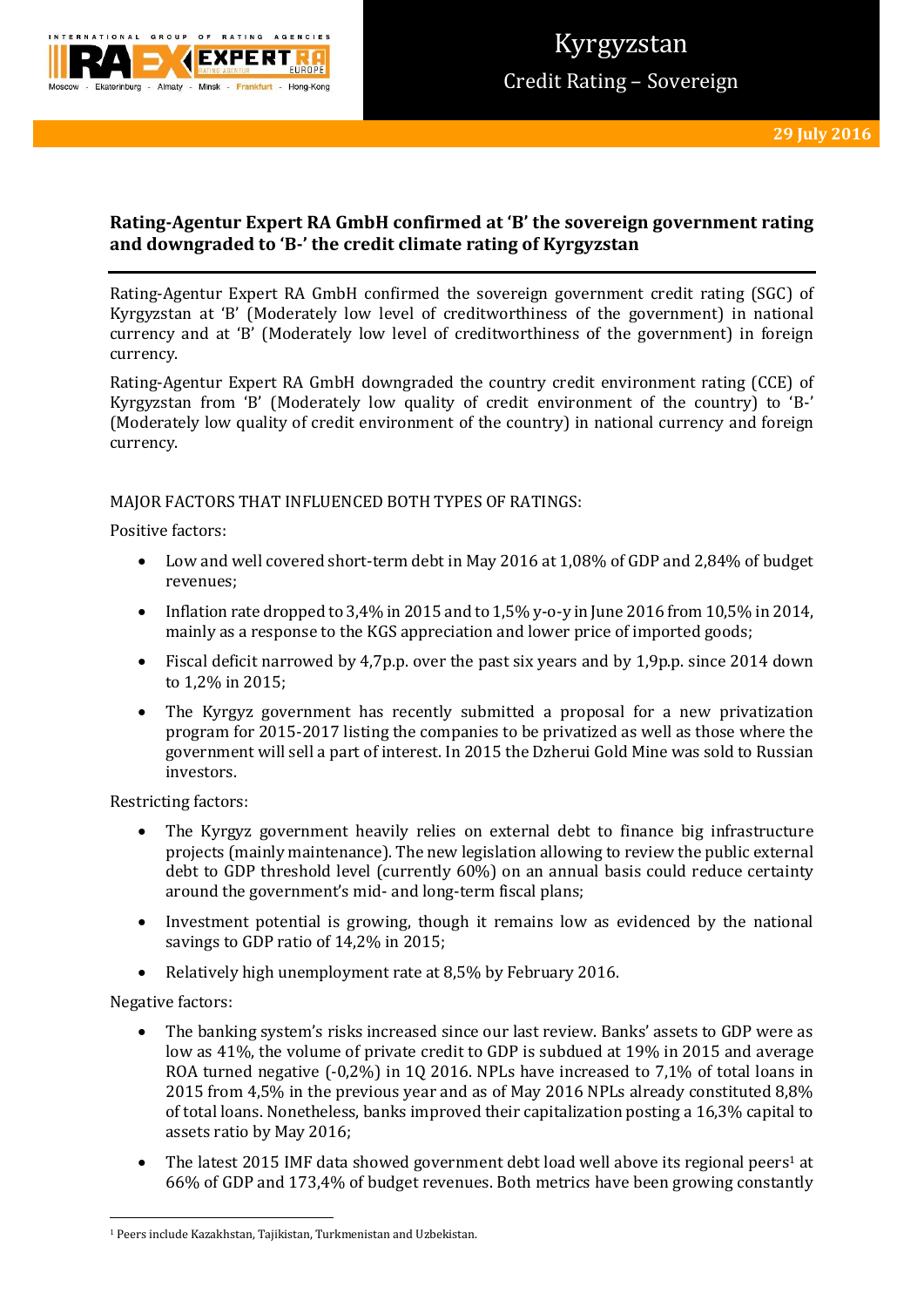

for the past three years. Nevertheless, the debt is mostly concessional;

- The yield on the 5Y government bond has increased around 2p.p. from November 2015 (17,6%) to May 2016 (19,7%). This reflects the growing cost of financing for the government and an increased value of the long-term risk from the investor's perspective;
- Real GDP grew at 3,5% rate in 2015; however, GDP per capita in PPP at USD 3 400 in 2015 remains low and behind its peers;
- The price stability objective of the monetary policy is not always met. The inflation rate is very volatile and mostly determined by the exchange-rate pass-through due to high imports (87,7% of GDP in 2014) and high dollarization levels (63,3% and 46,9% of total deposits and loans respectively in June 2016) which, alongside an underdeveloped interbank market, also has a negative effect on the effectiveness of the policy transmission mechanism;
- Very limited competitiveness of the economy. The country imports most of its products (trade deficit of 31,5% of GDP in 2015) and has a competitiveness index of 3,83 from the WEF in 2015 which ranks 102<sup>nd</sup> out of 140 countries, one of the lowest among its regional peers.

## Stress factors:

- Substantial dependence on Russia, China and International Organizations to finance operations and receive financial aid and remittances (weak stress-factor);
- Despite the recent decrease in the level of dollarization, it continues to be a downside risk for the economy (weak stress-factor).

## ADDITIONAL FACTORS THAT INFLUENCED CCE RATINGS:

Negative factors:

- Very high and volatile levels of real interest rate (12,9% in 2014 and 21,6% in 2015);
- Undeveloped stock and bond exchange markets with a small amount of listed companies (25 as of July 2016), low turnover, high concentration of trades on the biggest issuers (the 10 largest issuers accounted for about 90,34% of the amount of annual trading in 2015) and a narrow variety of products.

Restricting factors:

- Rather high interest rate spread around 7,1% by November 2015;
- Substantial level of corruption (Transparency International reports a CPI index of 28 in 2015) and low level of trust in government (37% of the population in 2015 according to the Human Development Report);
- Kyrgyz Bankruptcy Department Reports 357 companies are at pre-bankruptcy stage in March 2016.

Positive factors:

• Solid performance of the stock market index (KSE) showing an accumulated return of 32% during 2013-2015 and more than 20% since the start of the year.

## SENSITIVITY ASSESSMENT:

The following developments could lead to an upgrade:

- Successful implementation of de-dollarization policies, which would bring the share of loans and deposits in foreign currency to a sustainable level;
- Enhancing stability in the exchange rate that, given the pass-through to inflation, would also stabilize prices volatility;
- Reduction of the government debt burden combined with more transparent fiscal policies.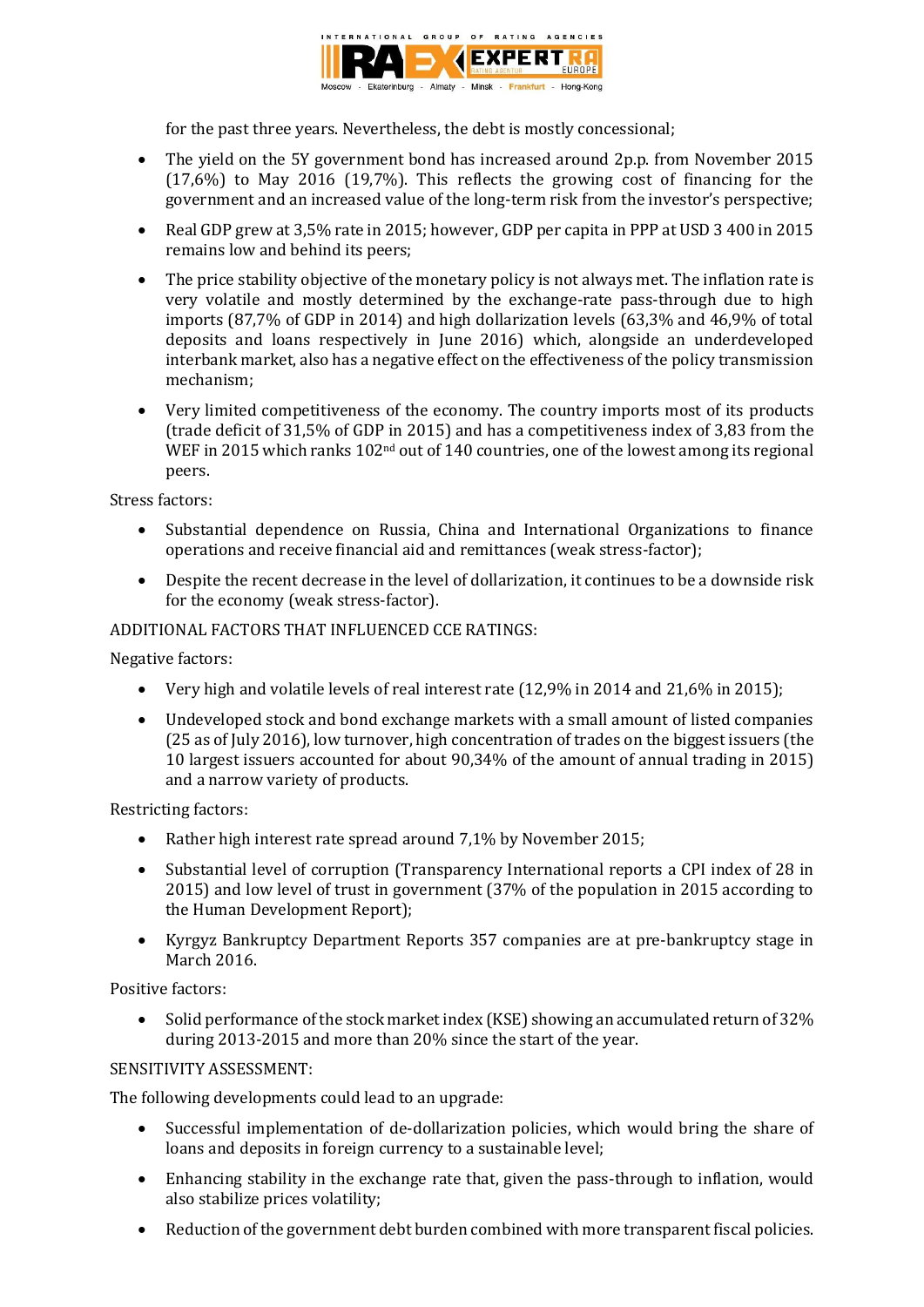

The following developments could lead to a downgrade:

 Continuing slowdown of the economy combined with increasing indebtedness in the economy and accumulating risks in the banking sector.

"The SGC ratings of Kyrgyzstan continue to be constrained by the low competitiveness of the economy, high volatility of inflation and exchange rate, as well as strong dependence on external financial aid.

The increasing level of government debt continues to be a negative factor, however it does not represent an imminent risk, as it mainly consists of external long-term concessional loans. Real GDP growth is expected to slow down in 2016 mainly due to the weak RUB, reduced trading activity and decline in gold production.

High and volatile real interest rates, increasing NPLs and narrowing capital to assets ratio combined with the losses in the underdeveloped banking sector contributed to our decision to downgrade Kyrgyzstan's CCE ratings." – Clarified Ilya Makunin, Rating Analyst of Rating-Agentur Expert RA GmbH.

Responsible expert: Ilya Makunin, Rating Analyst of Rating-Agentur Expert RA GmbH

Reviewer: Hector Alvarez, Rating Analyst of Rating-Agentur Expert RA GmbH

Research report on Kyrgyzstan is available at:

[http://raexpert.eu/reports/Research\\_report\\_Kyrgyzstan\\_29.07.2016.pdf](http://raexpert.eu/reports/Research_report_Kyrgyzstan_29.07.2016.pdf)

Next scheduled rating publication: TBD in December 2016.

For further information contact:

**Rating-Agentur Expert RA GmbH** Walter-Kolb-Strasse 9-11, 60594 Frankfurt am Main, Germany +49 (69) 3085-45-00 E-mail[: info@raexpert.eu](mailto:info@raexpert.eu) [www.raexpert.eu](http://raexpert.eu/)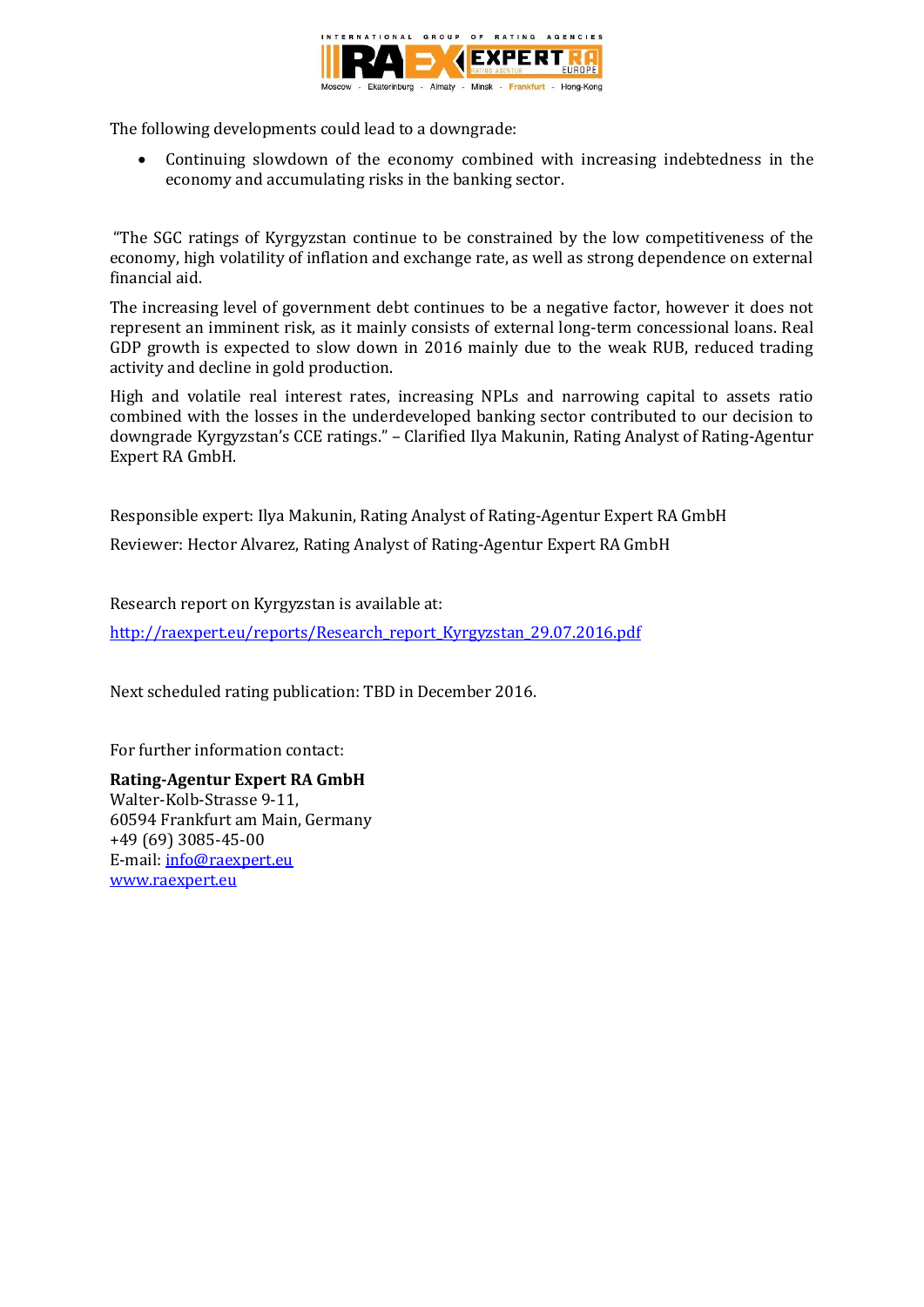

# RATING HISTORY:

| Date       | Review reason                                                      | <b>SGC</b>                  |                     | CCE                         |                     |
|------------|--------------------------------------------------------------------|-----------------------------|---------------------|-----------------------------|---------------------|
|            |                                                                    | <b>National</b><br>currency | Foreign<br>currency | <b>National</b><br>currency | Foreign<br>currency |
| 19.02.2016 | First assignment<br>of both types of<br>ratings for the<br>country | B                           | B                   | B                           | B                   |